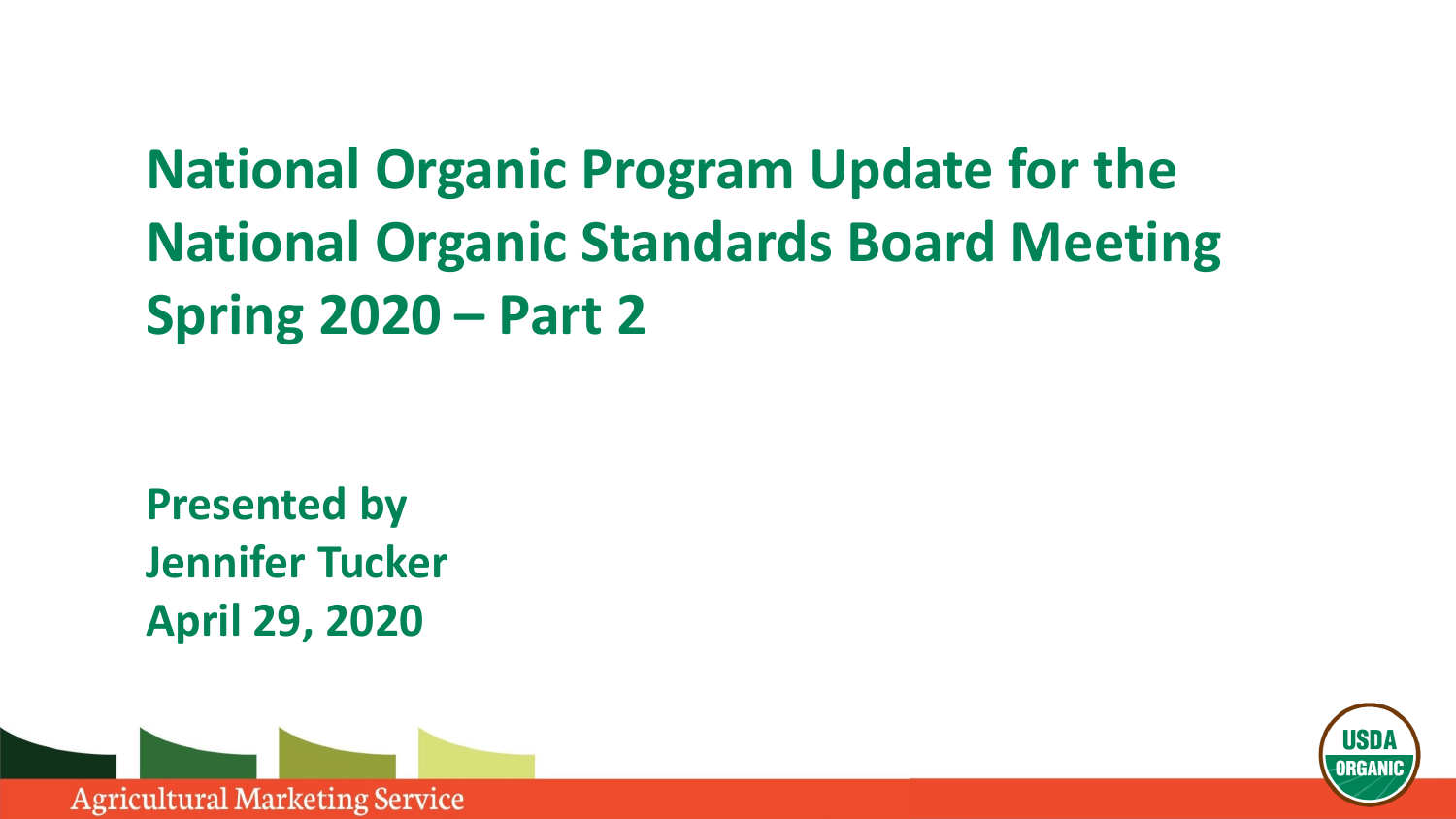

#### **COVID-19 Federal Rural Resource Guide**

**Department Updates: USDA Response <https://www.usda.gov/coronavirus>**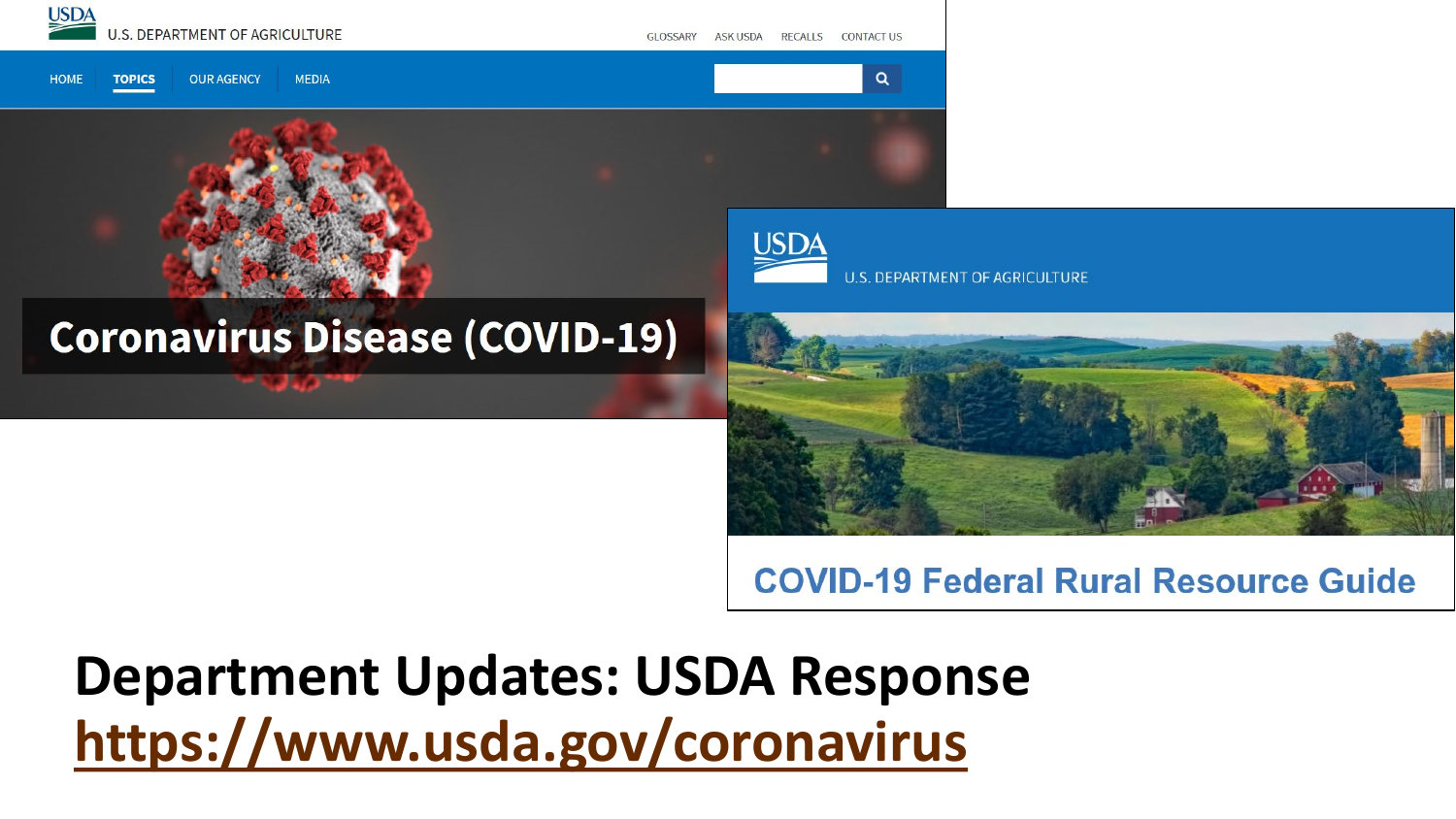# **NOP Update in Organic Integrity Learning Center**



| <b>Strong Organic</b><br><b>Control Systems</b>                   | <b>Farm to Market</b><br><b>Traceability</b>                                                                                         | <b>Robust</b><br><b>Enforcement</b>                                                                                                              | <b>Community</b><br><b>Engagement</b>                                                            | Organization<br><b>Updates</b>                                           |
|-------------------------------------------------------------------|--------------------------------------------------------------------------------------------------------------------------------------|--------------------------------------------------------------------------------------------------------------------------------------------------|--------------------------------------------------------------------------------------------------|--------------------------------------------------------------------------|
| • Rulemaking<br>Training<br>$\bullet$<br>• Certifier<br>Oversight | • Equivalency<br><b>Arrangements</b><br>• Organic Import<br><b>Certificates</b><br>• Inter-Agency<br>Organic<br><b>Working Group</b> | • Mid-Year<br><b>Review</b><br>• High-Profile<br>Enforcement<br>• Dairy<br>Compliance<br>Project<br>• Imports:<br>Quantitative<br><b>Methods</b> | • Call for NOSB<br><b>Nominations</b><br>• Conference<br>Update<br>• Online<br>Complaint<br>Form | • ANSI Peer<br><b>Review</b><br>$\bullet$ NOP<br>Organization<br>Updates |

**For a Learning Center Account:** Write to: USDA-NOP@apvit.com Include: First Name, Last Name, Organization, Email

**USDA Agricultural Marketing Service | National Organic Program 3**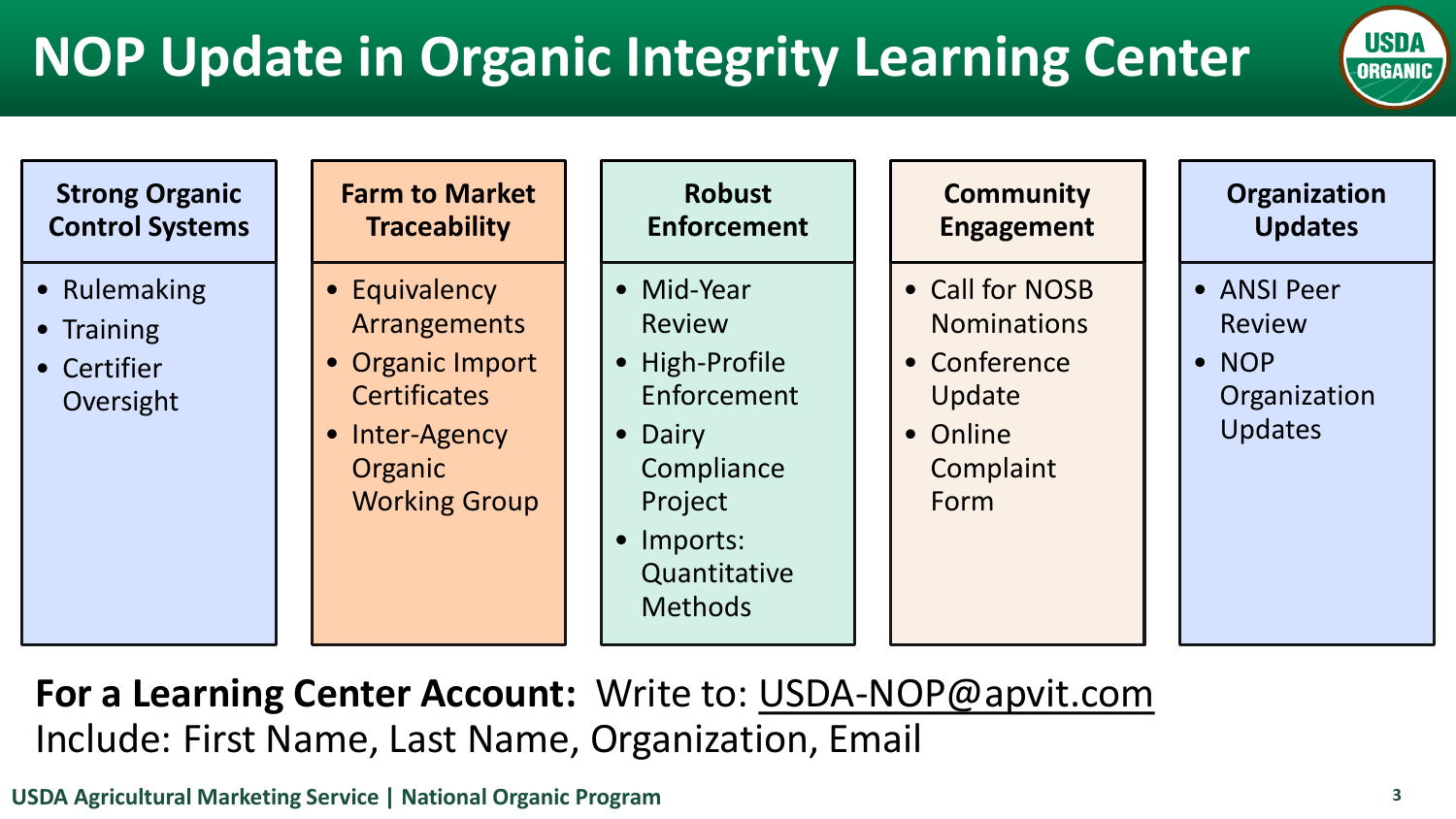

# **The public-private partnership of organic certification is resilient and robust**



# **The USDA organic regulations drive compliance!**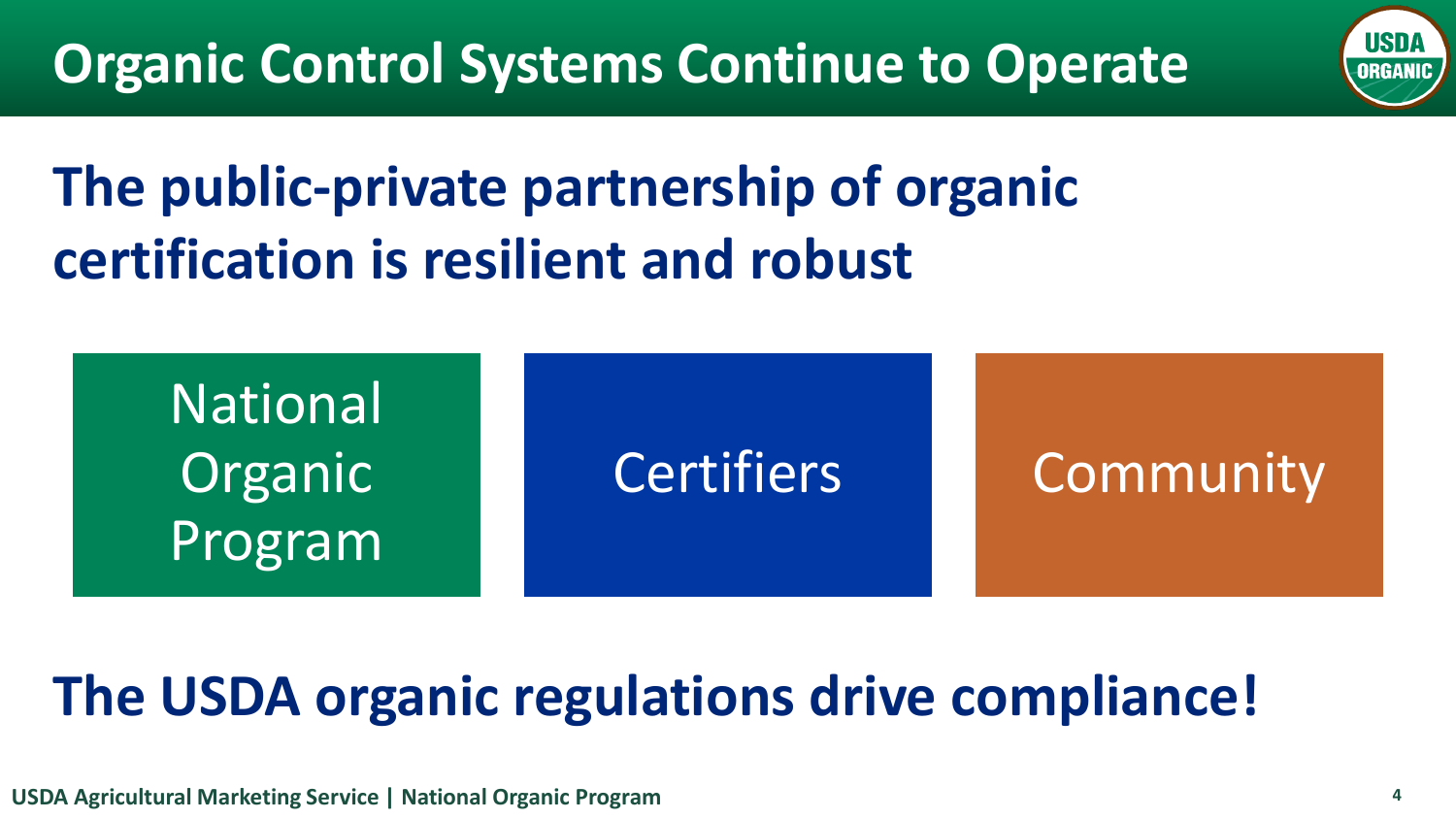## **Rulemaking Updates**

### **Strengthening Organic Enforcement**

- NOP has responded to Office Management and Budget (OMB) questions.
- We will publish the rule and open public comment once OMB clears the rule.
- We need your input please submit a comment!

### **Origin of Livestock**

- Draft of final rule is complete.
- Final rule is moving through "clearance" process.
- Following USDA review, final rule will go to OMB for final review.



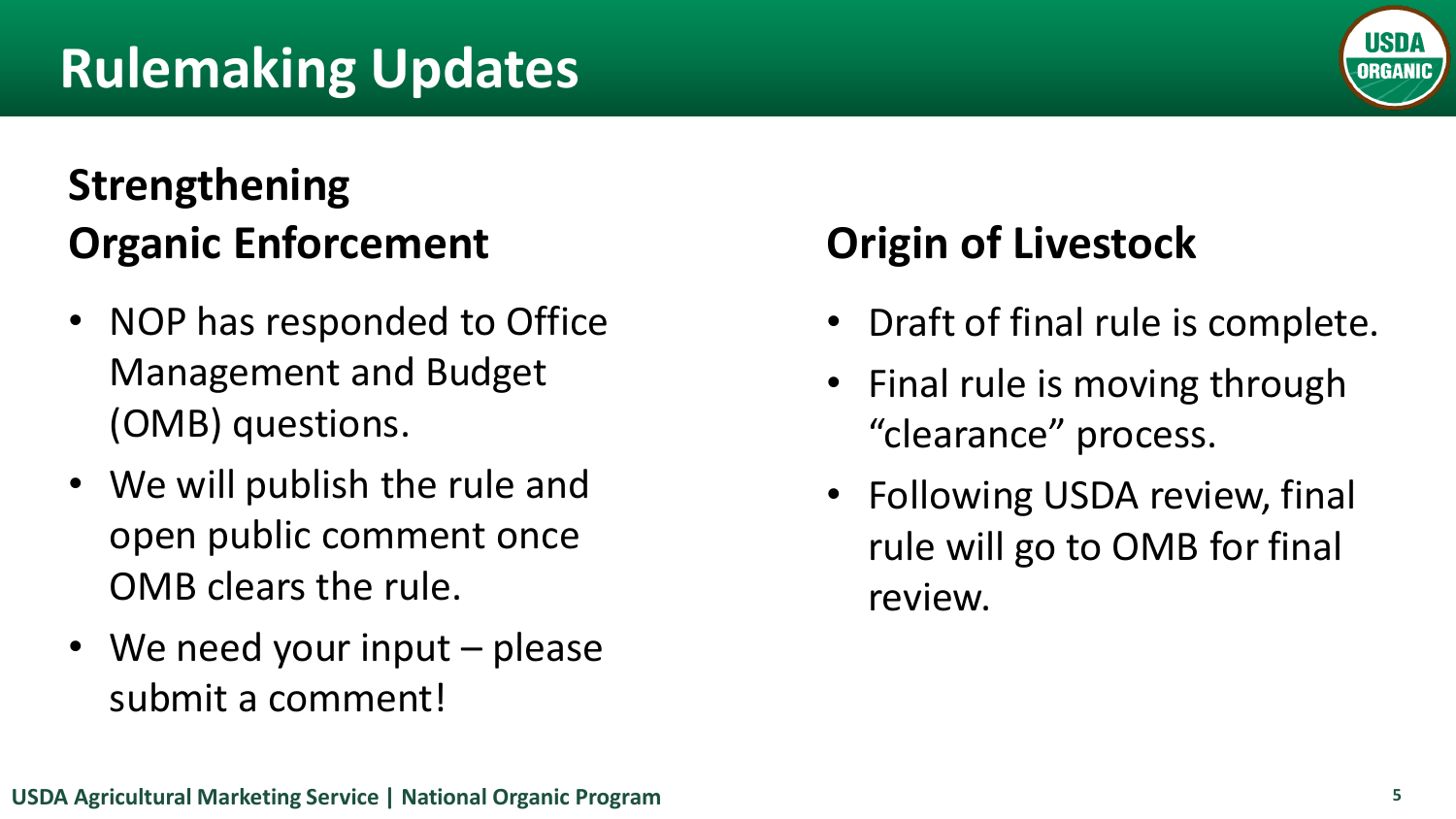# **Electronic Organic Import Certificates**

- Electronic version of NOP Import Certificate released in Customs and Border Protection's import shipment filing system.
- Optional for now proposed as required in Strengthening Organic Enforcement rule.
- Allows NOP to access data from Import Certificates and build analytical tools.
- U.S. importers who wish to request the NOP Import Certificate from exporters and include in their import filings may do so at any time.



ods Procluction Act of 1990 (OFPA) (7 U.S.C. Sec. 6501 et seq.) and are therefore deemed by USDA to have been produced and handled in accordance with th der the National Organic Program 7 CFR part 20

atus, parental status, religion, sexual orientation, genetic information, political beliefs, reprisal, or because all or part of an individual's income is derived from any publistance program (Not all prohibited bases apply to all programs.) Persons with disabilities who require alternative means for communication of program information (Braille, large print USDA's TARGET Center at (202) 720-2600 (voice and TDD). To file a complaint of discrimination, write to USDA, Director, Office of Civil Righ D.C. 20250-9410, or call (800) 795-3272 (voice) or (202) 720-6382 (TDO). USDA is an equal opportunity provider and emp

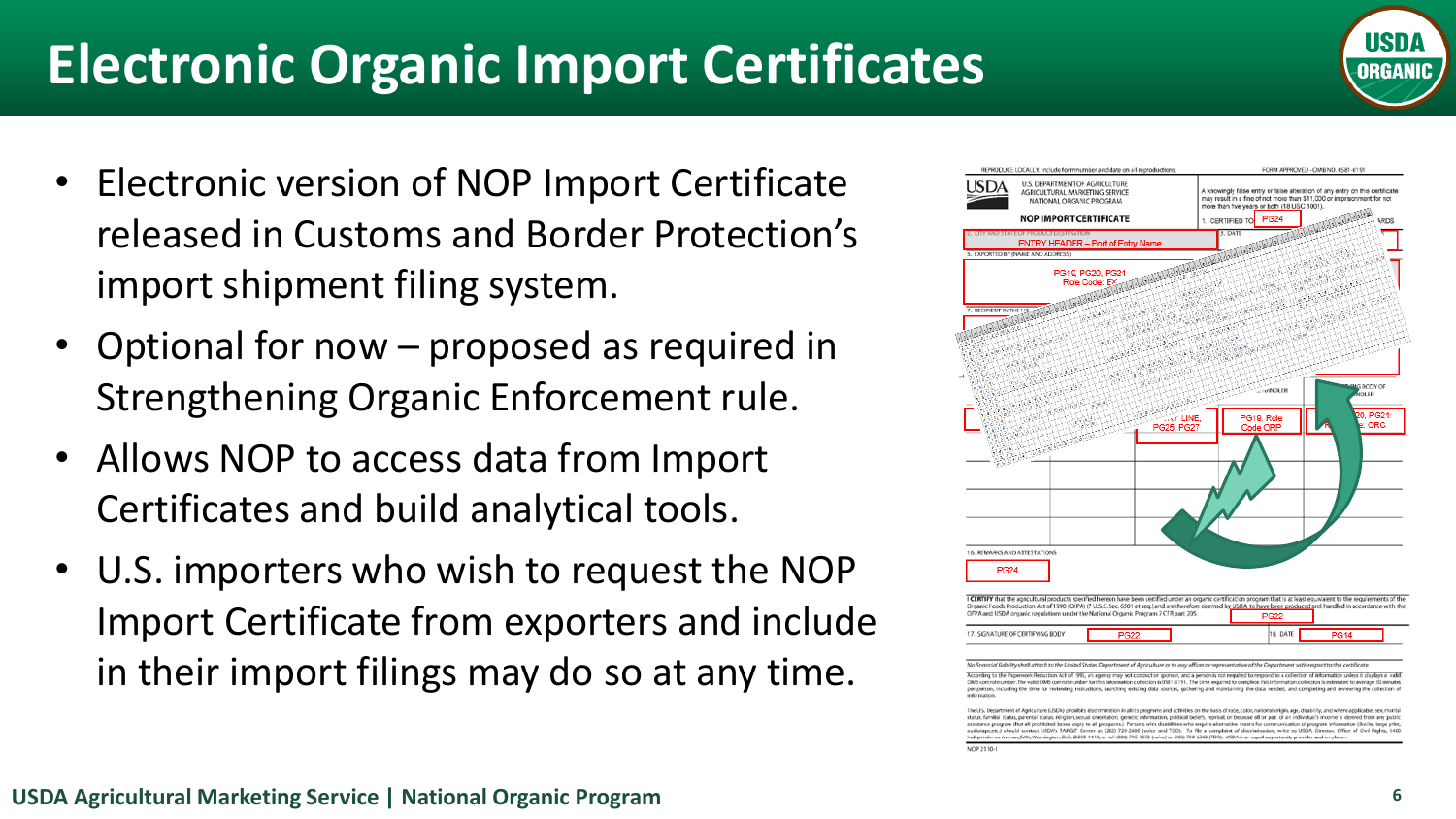# **NOSB Call for Nominations - OPEN**

- **Submission Deadline:** June 1, 2020
- USDA seeks to fill five vacancies:
	- $\circ$  Two (2) individuals who own or operate an organic farming operation, or employees of such individuals
	- $\circ$  Two (2) individuals who represent public interest or consumer interest groups
	- $\circ$  One (1) individual who is a USDA-accredited certifying agent
- **How to Apply:** https://www.ams.usda.gov/ rules-regulations/organic/nosb/nomination-process